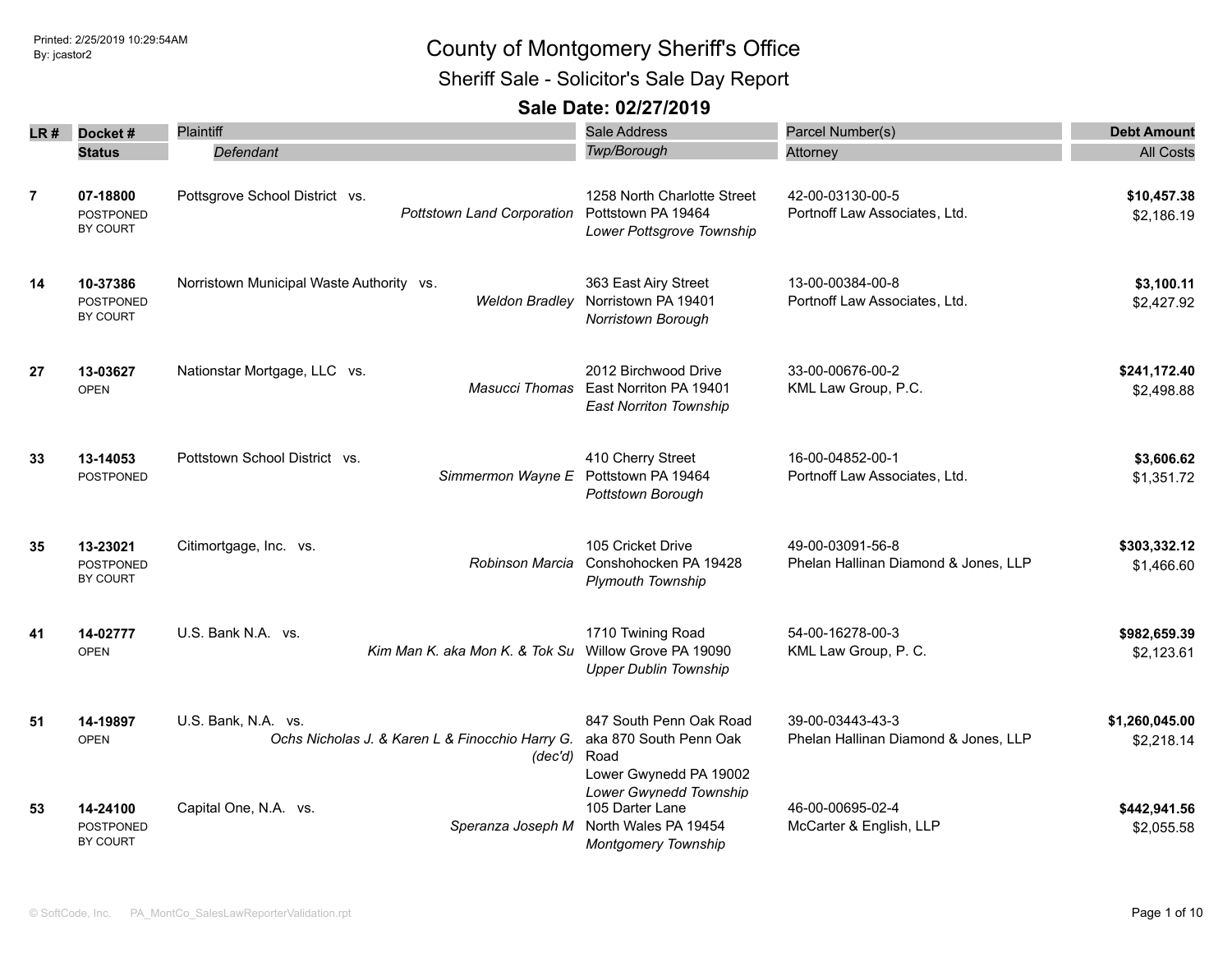Sheriff Sale - Solicitor's Sale Day Report

| LR # | Docket#                                  | Plaintiff                                                                                                                                                      | <b>Sale Address</b>                                                              | Parcel Number(s)                                    | <b>Debt Amount</b>         |
|------|------------------------------------------|----------------------------------------------------------------------------------------------------------------------------------------------------------------|----------------------------------------------------------------------------------|-----------------------------------------------------|----------------------------|
|      | <b>Status</b>                            | Defendant                                                                                                                                                      | Twp/Borough                                                                      | Attorney                                            | <b>All Costs</b>           |
| 59   | 15-02505<br><b>OPEN</b>                  | The Bank of New York vs.<br>Carr, Michael A. & Lisa A. Carr                                                                                                    | 5281 Rogers Circle<br><b>Plymouth Meeting PA</b><br>19462<br>Whitemarsh Township | 65-00-10319-00-2<br>Hladik Onorato & Federman, LLP  | \$989,865.49<br>\$2,110.11 |
| 60   | 15-03382<br>POSTPONED                    | MTGLQ Investors, L.P. vs.<br>Panetta William C & Maureen A (Dec'd)                                                                                             | 37 Dale Drive<br>Royersford PA 19468<br><b>Upper Providence</b><br>Township      | 61-00-01209-00-8<br>Parker McCay                    | \$430,685.47<br>\$2,593.38 |
| 63   | 15-08398<br><b>POSTPONED</b><br>BY COURT | Franklin Mint Federal Credit Union vs.<br>LaRocca Richard E aka Richard Edward & Roberta<br>A., as Indv & Trustees of The LaRocca Richard Trust Ambler Borough | 350 East Butler Avenue<br>Ambler PA 19002                                        | 01-00-00883-00-7<br>Pressman & Doyle, LLC           | \$61,241.12<br>\$2,568.09  |
| 64   | 15-09838<br><b>POSTPONED</b><br>BY COURT | School District of Cheltenham Township vs.<br>Jones Ondre & Griffin Aisha                                                                                      | 715 Ashbourne Road<br>Cheltenham PA 19012<br>Cheltenham Township                 | 31-00-00922-00-1<br>Portnoff Law Associates, Ltd.   | \$7,985.69<br>\$1,715.69   |
| 69   | 15-13129<br><b>POSTPONED</b><br>BY COURT | Pottstown School District vs.<br>C & K Partners                                                                                                                | 115 High Street<br>Pottstown PA 19464<br>Pottstown Borough                       | 16-00-14676-00-5<br>Portnoff Law Associates Ltd.    | \$7,048.23<br>\$1,383.58   |
| 73   | 15-20366<br><b>POSTPONED</b>             | Township of Cheltenham vs.<br>Jones Joseph W.                                                                                                                  | 226 Brookdale Avenue<br>Glenside PA 19038<br>Cheltenham Township                 | 31-00-03436-00-7<br>Portnoff Law Associates, Ltd.   | \$1,600.68<br>\$1,606.97   |
| 76   | 15-23391<br><b>OPEN</b>                  | Cascade Funding RM1 Aquisitions Grantor Trust vs.<br>Sturrock Mary P. & Ian                                                                                    | 6011 Cannon Hill Road<br>Fort Washington PA 19034<br><b>Whitemarsh Township</b>  | 65-00-01555-00-9<br>McCabe, Weisberg & Conway, P.C. | \$438,033.31<br>\$1,941.90 |
| 77   | 15-24009<br><b>OPEN</b>                  | Ocwen Loan Servicing, LLC vs.<br>Smith Linda F aka Linda & USA                                                                                                 | 21 Evergreen Avenue<br>Wyncote PA 19095<br>Cheltenham Township                   | 31-00-09673-00-7<br>Stern & Eisenberg, PC           | \$135,375.78<br>\$2,161.42 |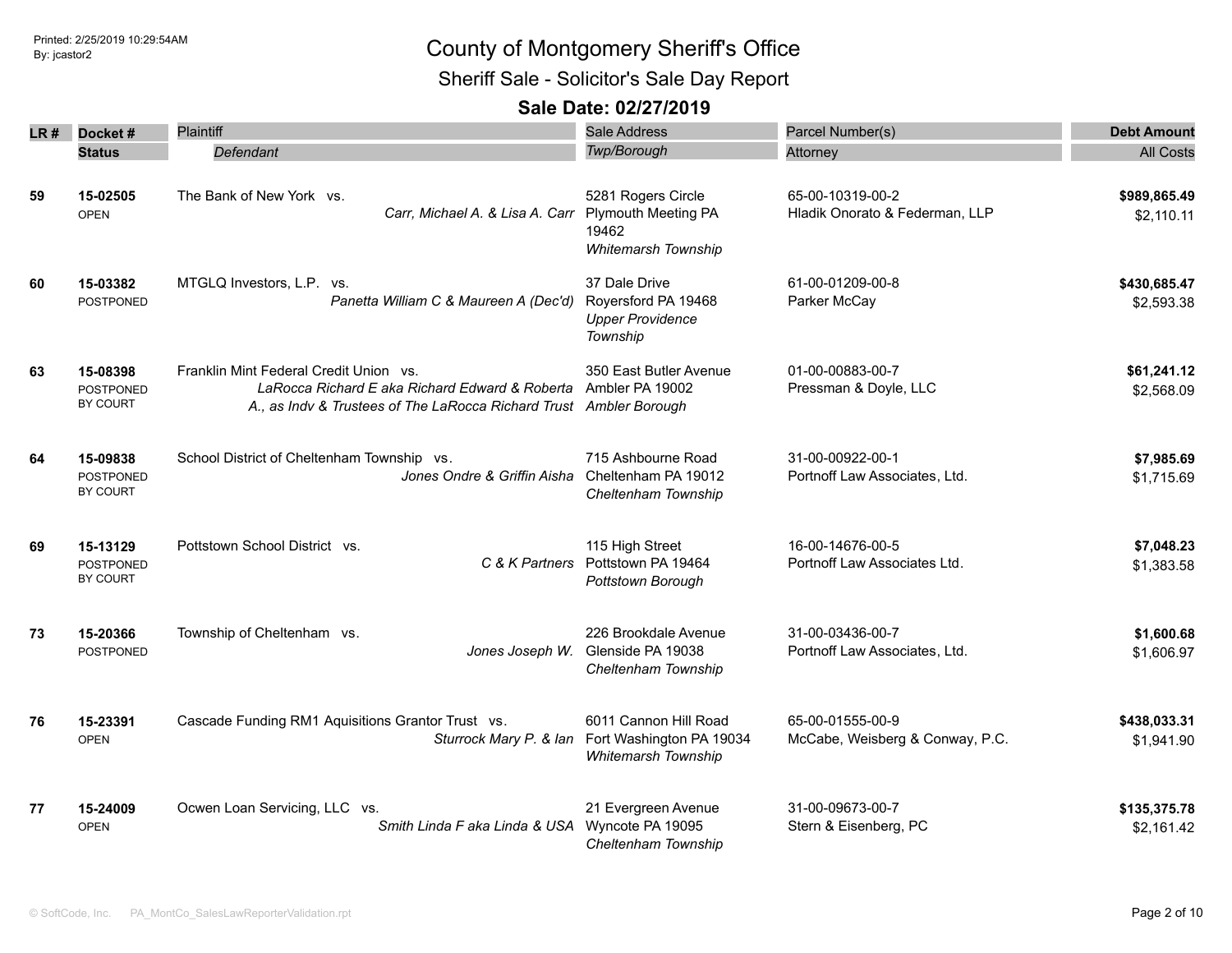Sheriff Sale - Solicitor's Sale Day Report

| LR # | Docket#                      | Plaintiff                                                                            | Sale Address                                                                               | Parcel Number(s)                                         | <b>Debt Amount</b>         |
|------|------------------------------|--------------------------------------------------------------------------------------|--------------------------------------------------------------------------------------------|----------------------------------------------------------|----------------------------|
|      | <b>Status</b>                | Defendant                                                                            | Twp/Borough                                                                                | Attorney                                                 | <b>All Costs</b>           |
| 80   | 15-31953<br><b>OPEN</b>      | PNC Bank, National Association vs.<br>Scomo Sandra J. AKA Sandra Limerick PA 19468   | 1802 Prince Court<br><b>Limerick Township</b>                                              | 37-00-03482-21-6<br>Manley Deas Kochalski, LLC           | \$227,885.55<br>\$2,028.63 |
| 86   | 16-01777<br><b>OPEN</b>      | LSF9 Master Participation Trust vs.<br>Hetrick, Robert & Leatrice M.                 | 974 North Washington<br><b>Street</b><br>Pottstown PA 19464<br>Pottstown Borough           | 16-00-32224-00-7<br>McCabe, Weisberg & Conway, P. C.     | \$149,068.25<br>\$1,812.18 |
| 87   | 16-01802<br><b>OPEN</b>      | Wells Fargo Bank, N.A. vs.<br>Love Edward R                                          | 1060 Winding Creek Lane<br>Huntingdon Valley PA<br>19006<br>Abington Township              | 30-00-02572-00-8<br>Powers Kirn & Associates, LLC        | \$238,488.77<br>\$2,223.33 |
| 88   | 16-03400<br><b>POSTPONED</b> | Pottstown School District vs.<br>Lloyd Jemal                                         | 9 East Second Street<br>Pottstown PA 19464<br>Pottstown Borough                            | 16-00-25244-00-3<br>Portnoff Law Associates, Ltd.        | \$2,857.52<br>\$1,608.97   |
| 92   | 16-07321<br><b>OPEN</b>      | Lsf10 Master Participation Trust vs.<br>Disandro, Enrico A & Hagerty-Disandro Tricia | 2165 Country Club Drive<br>Huntingdon Valley PA<br>19006<br><b>Upper Moreland Township</b> | 59-00-03250-00-3<br>Phelan Hallinan Diamond & Jones, LLP | \$324,633.38<br>\$2,067.16 |
| 95   | 16-09963<br>POSTPONED        | Pottstown School District vs.<br>Anderson Christopher                                | 429 1/2 Lincoln Avenue<br>Rear<br>Pottstown PA 19464<br>Pottstown Borough                  | 16-00-19064-00-9<br>Portnoff Law Associates Ltd.         | \$2,840.40<br>\$1,915.19   |
| 106  | 16-22240<br><b>OPEN</b>      | JP Morgan Chase Bank, N.A. vs.<br>Johnson Patricia A & Chad L aka Chad               | 319 Forest Avenue<br>Willow Grove PA 19090<br><b>Upper Moreland Township</b>               | 59-00-08089-00-6<br>KML Law Group, P. C.                 | \$178,973.10<br>\$1,726.20 |
| 109  | 16-22801<br><b>OPEN</b>      | U.S. Bank, N.A. vs.<br>Hunt John J, II                                               | 1508 Ferndale Avenue<br>Abington PA 19001<br>Abington Township                             | 30-00-19568-00-4<br>Manley Deas Kochalski, LLC           | \$391,601.07<br>\$1,695.87 |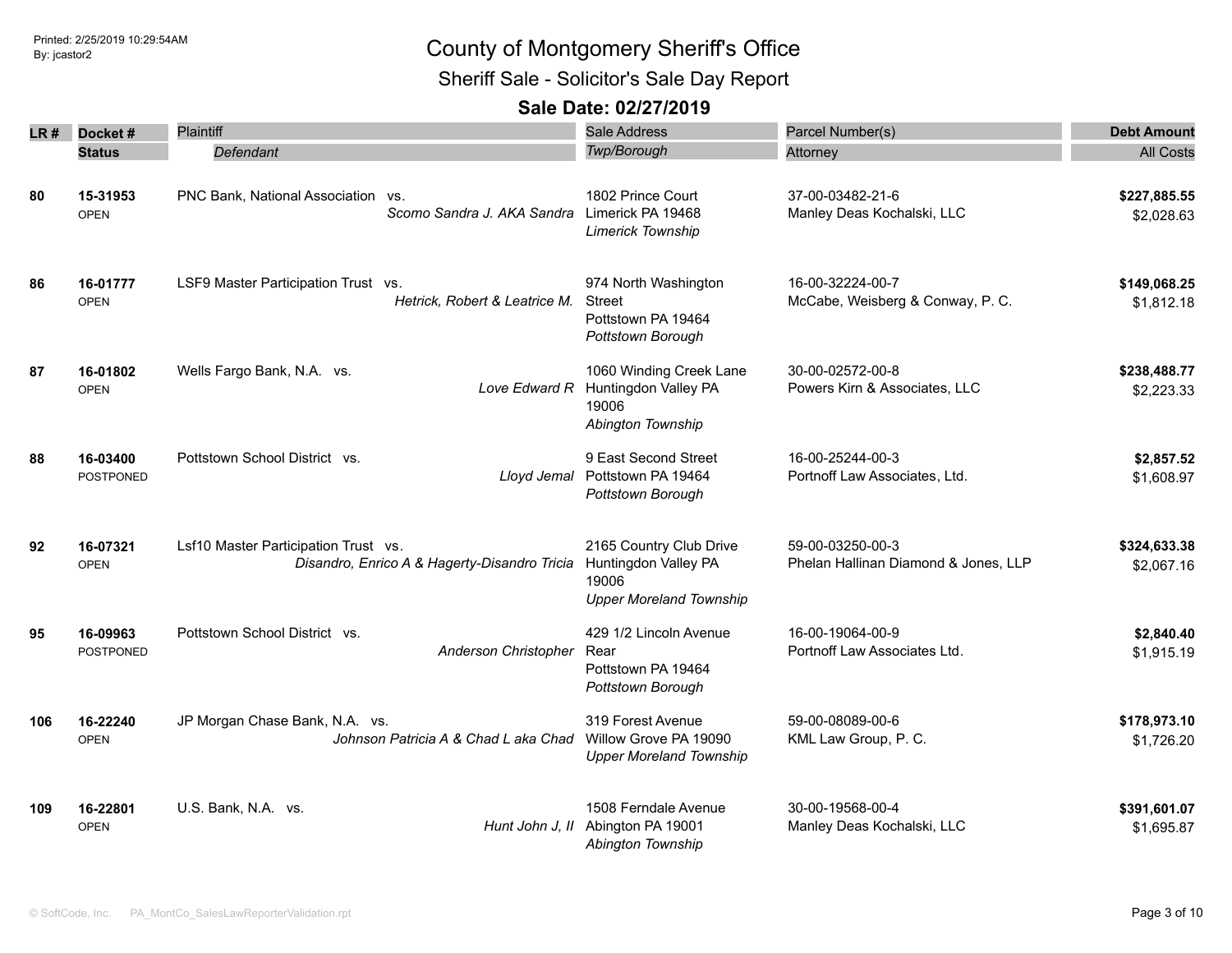Sheriff Sale - Solicitor's Sale Day Report

| LR # | Docket#                                           | Plaintiff                                                                          | Sale Address                                                                   | Parcel Number(s)                                                                 | <b>Debt Amount</b>         |
|------|---------------------------------------------------|------------------------------------------------------------------------------------|--------------------------------------------------------------------------------|----------------------------------------------------------------------------------|----------------------------|
|      | <b>Status</b>                                     | Defendant                                                                          | Twp/Borough                                                                    | Attorney                                                                         | <b>All Costs</b>           |
| 111  | 16-25712<br><b>OPEN</b>                           | Pennymac Loan Services, LLC vs.<br>Laychock Matthew & Sibre Melanie (Dec'd)        | 525 Ryers Avenue<br>Cheltenham PA 19012<br>Cheltenham Township                 | 31-00-24016-00-1<br>Phelan Hallinan Diamond & Jones, LLP                         | \$318,462.05<br>\$2,311.27 |
| 112  | 16-26275<br><b>OPEN</b>                           | Pingora Loan Servicing, LLC vs.<br>Ben Karen M. & Michael Horsham PA 19044         | 205 Roberts Avenue<br>Horsham Township                                         | 36-00-10192-00-5 and<br>36-00-10189-00-8<br>Phelan Hallinan Diamond & Jones, LLP | \$101,783.09<br>\$1,764.87 |
| 115  | 16-28752<br><b>POSTPONED</b>                      | West Norriton Township vs.<br>Fagan John J & Amy E Norristown PA 19403             | 328 Heston Avenue<br><b>West Norriton Township</b>                             | 63-00-02848-00-5<br>Portnoff Law Associates, Ltd.                                | \$3,009.06<br>\$1,904.79   |
| 122  | 17-02714<br><b>POSTPONED</b>                      | Pottstown School District vs.<br>Keystone Masonic Lodge No. 113 Pottstown PA 19464 | 421 Hale Street<br>Pottstown Borough                                           | 16-00-12288-00-8<br>Portnoff Law Associates Ltd.                                 | \$3,106.73<br>\$1,616.26   |
| 126  | 17-04225<br><b>OPEN</b>                           | U.S. Bank N.A. vs.<br>Watts Carla D                                                | 10 Haines Drive<br>Schwenksville PA 19473<br><b>Limerick Township</b>          | 37-00-01115-00-9<br>KML Law Group, P. C.                                         | \$315,514.52<br>\$2,362.71 |
| 129  | 17-04880<br><b>BANKRUPTCY</b><br>POSTPONED        | The Council of Elkins Park, A Condominium vs.<br>Green Florazell                   | 7900 Old York Road<br>Unit 605B<br>Elkins Park PA 19027<br>Cheltenham Township | 31-00-30006-86-9<br>Steven L. Sugarman & Associates                              | \$10,551.95<br>\$2,212.99  |
| 130  | 17-04882<br><b>BANKRUPTCY</b><br><b>POSTPONED</b> | Ocwen Loan Servicing, LLC vs.<br>Jones Mitchell R & Jeannette M (Dec'd) & USA      | 715 Collins Avenue<br>Lansdale PA 19446<br><b>Upper Gwynedd Township</b>       | 56-00-01623-65-2<br>Stern & Eisenberg, PC                                        | \$398,766.06<br>\$2,299.46 |
| 137  | 17-09517<br><b>OPEN</b>                           | U.S. Bank N.A. vs.<br>Hurley Megan A., Steven G. & Marco Kathleen                  | 7 Madison Road<br>Willow Grove PA 19090<br><b>Upper Moreland Township</b>      | 59-00-11749-00-9<br>KML Law Group, P. C.                                         | \$346,657.77<br>\$2,171.91 |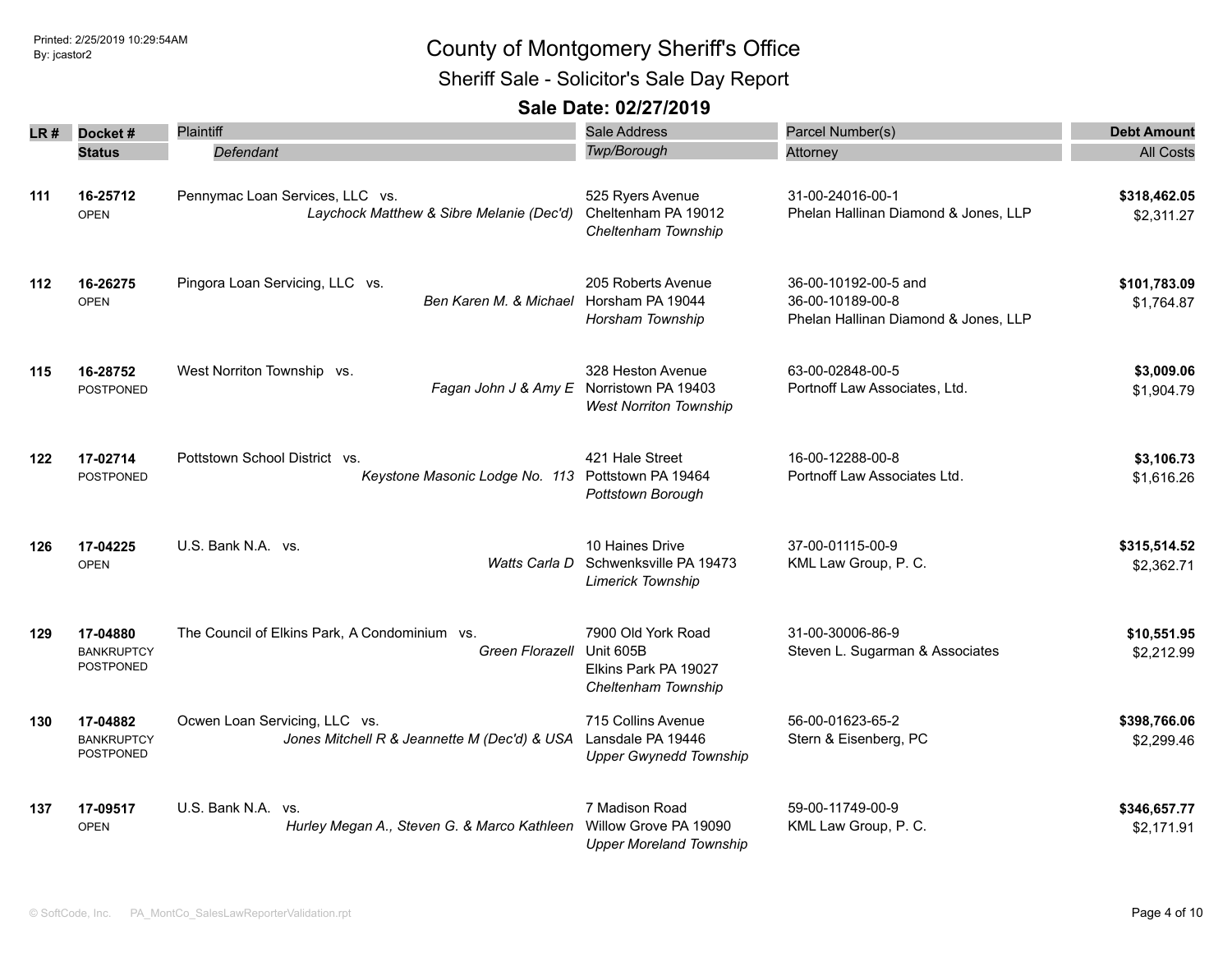Sheriff Sale - Solicitor's Sale Day Report

| LR # | Docket#<br><b>Status</b>     | <b>Plaintiff</b><br>Defendant                                                                                         | <b>Sale Address</b><br>Twp/Borough                                              | Parcel Number(s)<br>Attorney                            | <b>Debt Amount</b><br><b>All Costs</b> |
|------|------------------------------|-----------------------------------------------------------------------------------------------------------------------|---------------------------------------------------------------------------------|---------------------------------------------------------|----------------------------------------|
| 144  | 17-17600<br><b>POSTPONED</b> | Perkiomen Valley School District vs.<br>Egan Patrick Alan & Baum Heather                                              | 283 Bridge Street<br>Collegeville PA 19426<br>Perkiomen Township                | 48-00-02077-00-8<br>Portnoff Law Associates Ltd.        | \$6,410.02<br>\$1,695.66               |
| 145  | 17-17604<br><b>OPEN</b>      | U.S. Bank N.A. vs.<br>Campbell Kay                                                                                    | 1362 Gilbert Road<br>Jenkintown PA 19046<br>Abington Township                   | 30-00-23932-00-5<br>Stern & Eisenberg, P.C.             | \$822,077.30<br>\$1,934.43             |
| 149  | 17-19921<br><b>POSTPONED</b> | Pottstown School District vs.<br><b>Hefelfinger Brian</b>                                                             | 766 Queen Street<br>Pottstown PA 19464<br>Pottstown Borough                     | 16-00-23024-00-9<br>Portnoff Law Associates, Ltd        | \$3,528.70<br>\$1,596.18               |
| 150  | 17-20155<br><b>POSTPONED</b> | U.S. Bank N.A. vs.<br>Paris, Jr. Roger & Nyesha                                                                       | 7732 Morgan Lane<br>Glenside PA 19038<br>Cheltenham Township                    | 31-00-19627-00-7<br>Shapiro & DeNardo, LLC              | \$813,438.35<br>\$2,286.80             |
| 152  | 17-20945<br><b>POSTPONED</b> | Weichert Financial Services vs.<br>Schaefer Cheryl J                                                                  | 1208 Mildred Avenue<br>Abington PA 19001<br>Abington Township                   | 30-00-43400-00-4<br>Milstead & Associates, LLC          | \$84,207.32<br>\$2,042.66              |
| 153  | 17-21585<br><b>OPEN</b>      | Allied Mortgage Group, Inc. vs.<br>O'Donnell Joseph                                                                   | 304 Inman Terrace<br>Willow Grove PA 19090<br><b>Upper Moreland Township</b>    | 59-00-09886-00-9<br>Richard M. Squire & Associates, LLC | \$84,250.37<br>\$1,803.04              |
| 155  | 17-22585<br><b>OPEN</b>      | Wilmington Savings Fund Society vs.<br>Isla M. Klein, Executrix of the Estate of Evelyn F.Klein<br>a/k/a Evelyn Klein | 2303 Barren Hill Road<br>Lafayette Hill PA 19444<br>Whitemarsh Township         | 65-00-00361-00-6<br>McCabe, Weisberg & Conway, P. C.    | \$253,707.30<br>\$3,290.58             |
| 157  | 17-23296<br><b>OPEN</b>      | U.S. Bank Trust N.A. vs.<br>Smith, Shirley O.                                                                         | 2107 Old Barn Road<br>East Greenville PA 18041<br><b>Upper Hanover Township</b> | 57-00-02646-40-2<br>Stern & Eisenberg P.C.              | \$296,168.47<br>\$2,118.54             |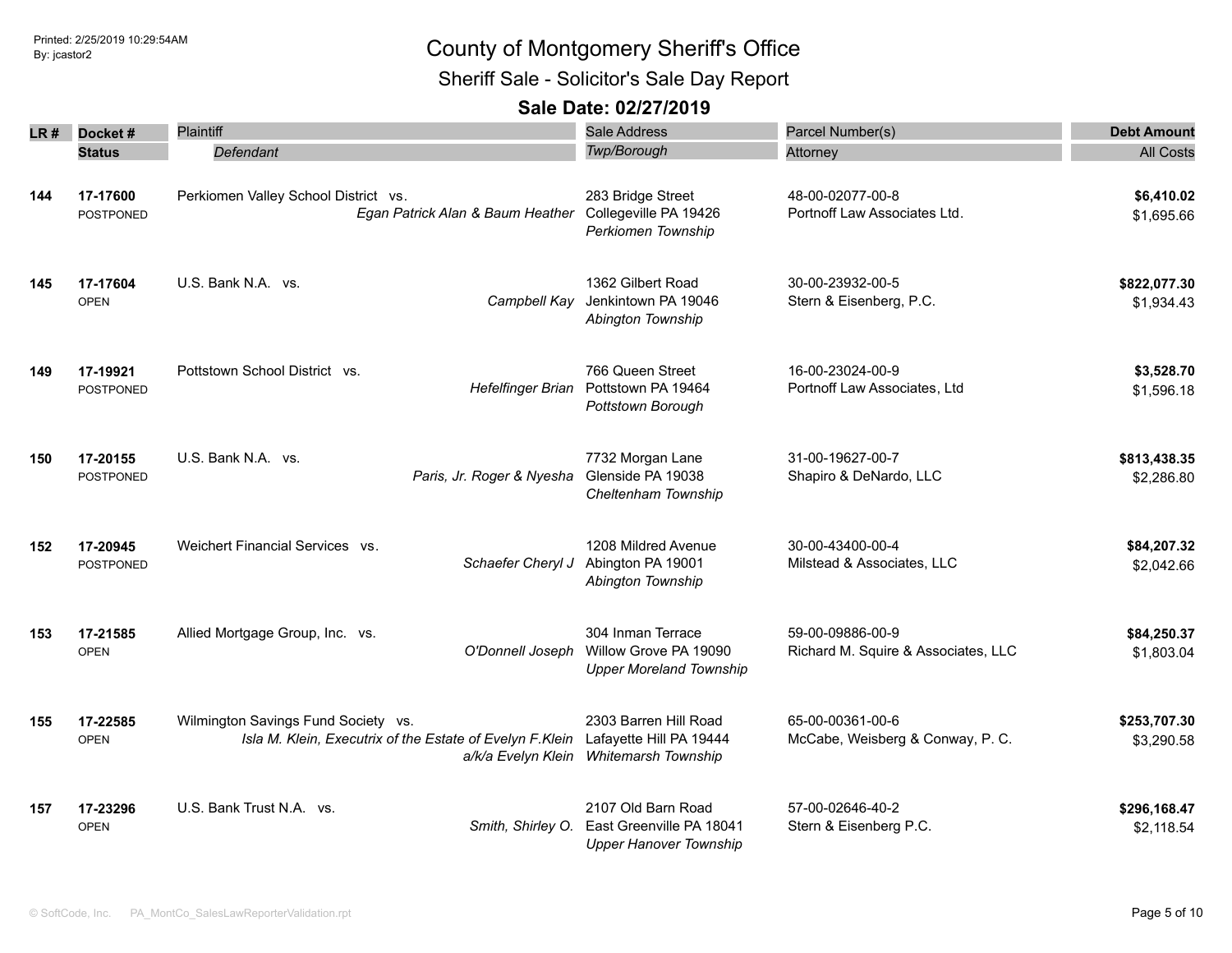### Printed: 2/25/2019 10:29:54AM By: jcastor2 County of Montgomery Sheriff's Office Sheriff Sale - Solicitor's Sale Day Report

| LR # | Docket#                                           | Plaintiff                                                               | Sale Address                                                                                | Parcel Number(s)                                                        | <b>Debt Amount</b>         |
|------|---------------------------------------------------|-------------------------------------------------------------------------|---------------------------------------------------------------------------------------------|-------------------------------------------------------------------------|----------------------------|
|      | <b>Status</b>                                     | Defendant                                                               | Twp/Borough                                                                                 | Attorney                                                                | <b>All Costs</b>           |
| 161  | 17-23906<br><b>OPEN</b>                           | Towne Mortgage Company vs.<br>Smith, Christopher P. & Heidi S.          | 3011 Pine Road<br>Huntingdon Valley PA<br>19006<br>Lower Moreland Township                  | 41-00-07357-00-9<br>Phelan Hallinan Diamond & Jones, LLP                | \$340,061.35<br>\$2,028.06 |
| 165  | 17-24423<br><b>POSTPONED</b>                      | Freedom Mortgage Corporation vs.<br>Didonato Anthony & Weygand Destinee | 523 Montgomery Avenue<br>Jenkintown PA 19046<br>Abington Township                           | 30-00-44480-00-4<br>Phelan Hallinan Diamond & Jones, LLP                | \$284,396.06<br>\$2,294.13 |
| 167  | 17-25477<br><b>OPEN</b>                           | Deutsche Bank National Trust Company vs.<br>Huff Betty L                | 467 Jefferson Avenue<br>Hatboro PA 19040<br>Hatboro Borough                                 | 08-00-02785-00-6<br>Stern & Eisenberg, P.C.                             | \$257,726.09<br>\$2,038.21 |
| 174  | 17-26760<br><b>OPEN</b>                           | Wells Fargo Bank, N.A. vs.<br>Caputi, Wendy N.                          | 1600 Hagys Ford Rd<br>1600 Hagyesford Road<br>Unit 2F<br>Narberth PA 19072                  | 40-00-22136-25-2<br>Phelan Hallinan Diamond & Jones, LLP                | \$225,450.43<br>\$1,718.04 |
| 180  | 17-28332<br><b>OPEN</b>                           | U.S. Bank N.A. vs.<br>Etheridge Bobby & Jewell                          | <b>Lower Merion Township</b><br>658 Linda Lane<br>Norristown PA 19401<br>Norristown Borough | 13-00-20336-00-9<br>Shapiro & DeNardo, LLC                              | \$164,050.87<br>\$1,942.50 |
| 181  | 17-28513<br><b>OPEN</b>                           | Wilmington Savings Fund Society vs.<br>Lawson, Lance & Yvonne S         | 600 Caroline Drive<br>Norristown PA 19401<br>Norristown Borough                             | 13-00-06416-00-6<br>Romano Garubo & Argentieri<br>Counselors at Law LLC | \$224,472.24<br>\$2,026.98 |
| 184  | 17-29318<br><b>POSTPONED</b><br>BY COURT          | Pennymac Loan Services LLC vs.<br>Barkon Joshua L.                      | 610 North Evans Street<br>Pottstown PA 19464<br>Pottstown Borough                           | 16-00-07748-00-3<br>Powers Kirn & Associates, LLC                       | \$95,000.22<br>\$1,400.96  |
| 186  | 18-01049<br><b>BANKRUPTCY</b><br><b>POSTPONED</b> | Bayview Loan Servicing LLC vs.<br>Yu Sung Soo                           | 7914 Rodgers Road<br>Elkins Park PA 19027<br>Cheltenham Township                            | 31-00-23485-00-1<br>KML Law Group, P.C.                                 | \$174,468.26<br>\$1,698.48 |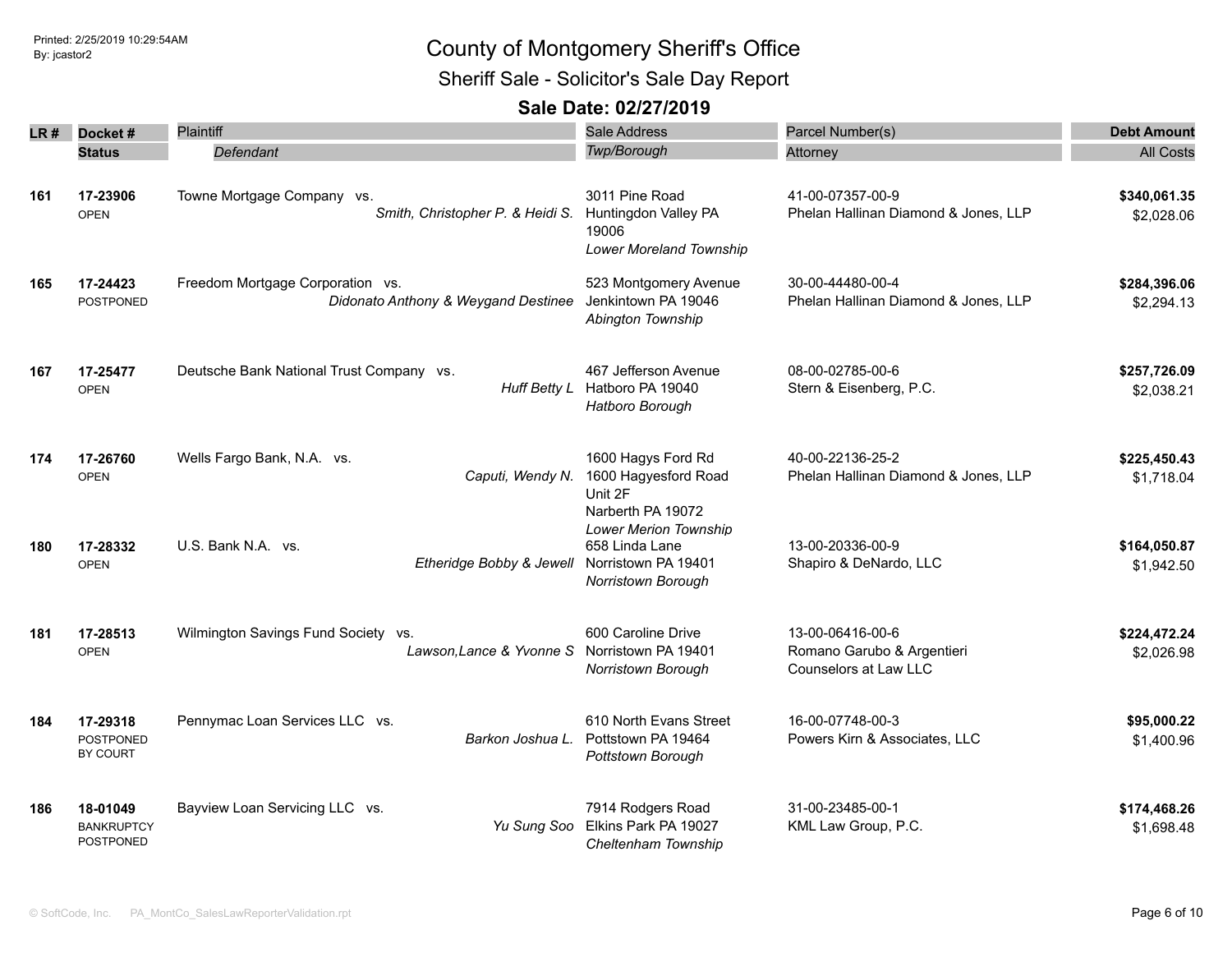Sheriff Sale - Solicitor's Sale Day Report

| LR # | Docket#                                           | Plaintiff                                                                                                                                         | Sale Address                                                                    | Parcel Number(s)                                   | <b>Debt Amount</b>         |
|------|---------------------------------------------------|---------------------------------------------------------------------------------------------------------------------------------------------------|---------------------------------------------------------------------------------|----------------------------------------------------|----------------------------|
|      | <b>Status</b>                                     | Defendant                                                                                                                                         | Twp/Borough                                                                     | Attorney                                           | <b>All Costs</b>           |
| 189  | 18-03217<br><b>OPEN</b>                           | Wells Fargo Bank, NA vs.<br>Discuillo, Nicholas Jr, Edna M; Mattingly, Angela &<br>Ukn Heirs and/or Adms of The Estate of Michael A.<br>Discuillo | 200 Maplewood Drive<br>-C1<br>Pottstown PA 19464<br><b>Pottstown Borough</b>    | 16-00-12992-18-6<br>Manley Deas Kochalski, LLC     | \$88,260.27<br>\$1,754.91  |
| 192  | 18-03910<br><b>BANKRUPTCY</b><br><b>POSTPONED</b> | HSBC Bank USA, N.A. vs.<br>Brash Heather A & Christopher J, Schultz Margaret J<br>& Francis D, Sr                                                 | 22 Arch Road<br><b>Plymouth Meeting PA</b><br>19462<br><b>Plymouth Township</b> | 49-00-00142-00-7<br>McCabe, Weisberg & Conway, LLC | \$322,428.60<br>\$1,741.43 |
| 200  | 18-05246<br><b>POSTPONED</b>                      | Deutsche Bank National Trust Company vs.<br>Miller Timothy & Dickel Patricia                                                                      | 301 West Walnut Street<br>North Wales PA 19436<br>North Wales Borough           | 14-00-04088-00-2<br>RAS Citron Law Offices         | \$260,596.78<br>\$1,711.46 |
| 202  | 18-05633<br><b>OPEN</b>                           | American Advisors Group vs.<br>Zurfluh, Nancy & USA                                                                                               | 641 Arbor Road<br>Cheltenham PA 19012<br>Cheltenham Township                    | 31-00-00286-00-7<br>McCabe, Weisberg & Conway, LLC | \$126,877.55<br>\$2,009.40 |
| 204  | 18-05932<br><b>OPEN</b>                           | CIT Bank, N.A. vs.<br>Yeager Emma L.                                                                                                              | 285 Green Street<br>Royersford PA 19468<br>Royersford Borough                   | 19-00-01808-00-9<br>Shapiro & DeNardo, LLC         | \$142,288.47<br>\$1,751.23 |
| 209  | 18-06621<br><b>OPEN</b>                           | Midfirst Bank vs.<br>Williams David C.                                                                                                            | 922 Green Street<br>Bridgeport PA 19405<br><b>Bridgeport Borough</b>            | 02-00-03224-08-6<br>Manley Deas Kochalski, LLC     | \$206,726.61<br>\$4,048.86 |
| 212  | 18-07262<br><b>OPEN</b>                           | CIT Bank, N.A. vs.<br>Corbitt A. Bradford; Anya; Ukn Heirs of Rinald J.                                                                           | 208 South Chestnut Street<br>Ambler PA 19002<br>(Dec'd) Ambler Borough          | 01-00-01039-00-4<br>Shapiro & DeNardo, LLC         | \$136,650.78<br>\$2,101.75 |
| 217  | 18-08094<br><b>POSTPONED</b>                      | U.S. Bank N.A. vs.<br>Gottehrer Anne aka Anne C & Neil (Dec'd), USA                                                                               | 202 Clwyd Road<br>Bala Cynwyd PA 19004<br><b>Lower Merion Township</b>          | 40-00-11980-00-4<br>RAS Citron Law Offices         | \$673,114.95<br>\$1,959.21 |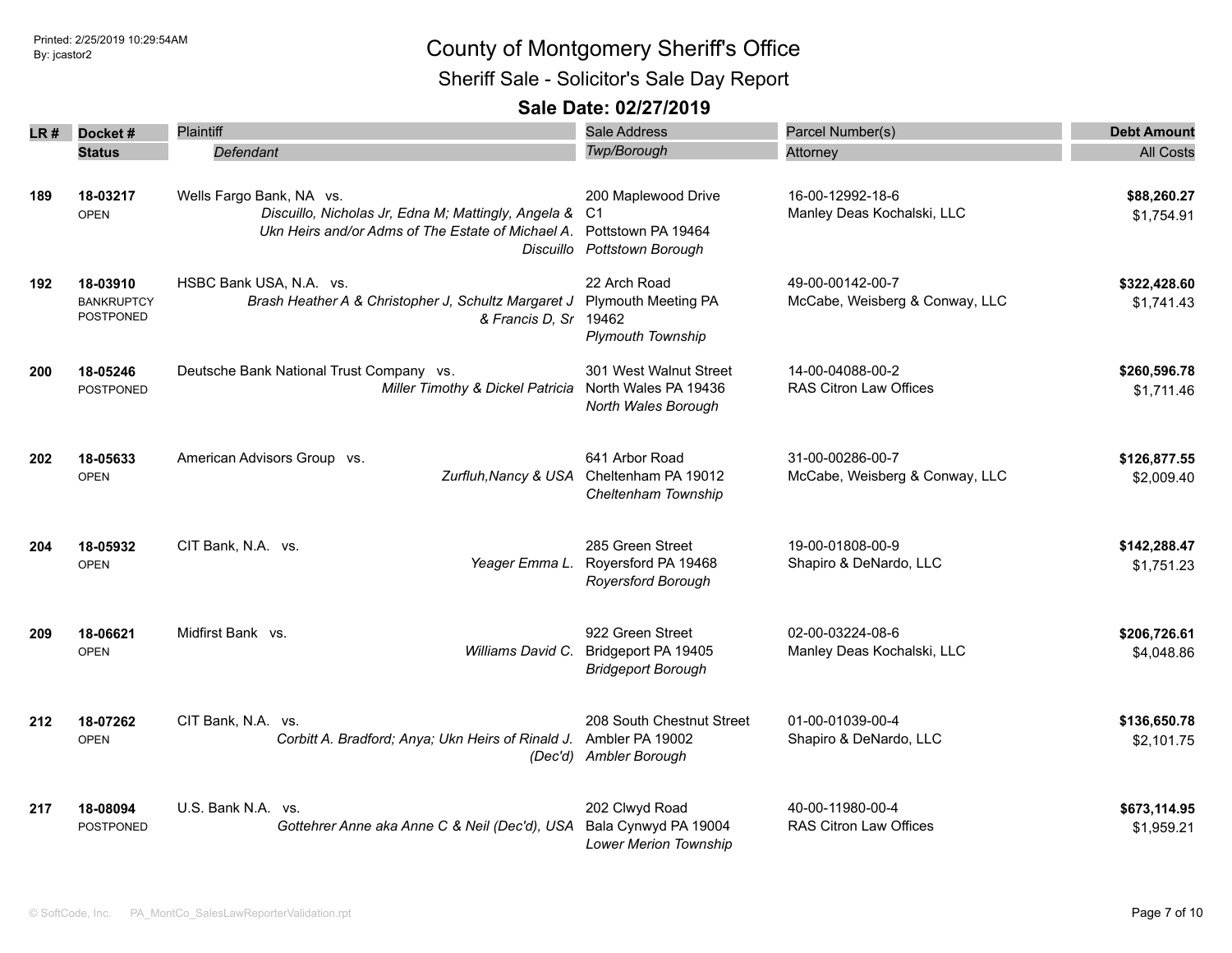Sheriff Sale - Solicitor's Sale Day Report

| LR # | Docket#                 | Plaintiff                                                                                                                                                | Sale Address                                                                                              | Parcel Number(s)                                   | <b>Debt Amount</b>         |
|------|-------------------------|----------------------------------------------------------------------------------------------------------------------------------------------------------|-----------------------------------------------------------------------------------------------------------|----------------------------------------------------|----------------------------|
|      | <b>Status</b>           | Defendant                                                                                                                                                | <b>Twp/Borough</b>                                                                                        | Attorney                                           | <b>All Costs</b>           |
| 220  | 18-08519<br>POSTPONED   | The Bank of New York Mellon vs.<br>Rinaldi Lynn A. & Andrew J.                                                                                           | 393 Manor Circle<br>Harleysville PA 19438<br>Lower Salford Township                                       | 50-00-00013-31-8<br>Hladik Onorato & Federman, LLP | \$322,817.65<br>\$2,157.48 |
| 226  | 18-08961<br><b>OPEN</b> | U.S. Bank National Association<br>VS.<br>Britton, Heather L. & Douglas M.                                                                                | 2274 Packard Avenue<br>Huntingdon Valley PA<br>19006<br>Lower Moreland Township                           | 41-00-06397-00-6<br>Purcell, Krug & Haller         | \$186,386.83<br>\$2,144.10 |
| 228  | 18-13080<br><b>OPEN</b> | Wilmington Savings Fund Society vs.<br>Stephenson, John P. & Bethann C.                                                                                  | 111 Brookshyre Way<br>Lansdale PA 19446<br>Montgomery Township                                            | 46-00-00535-31-9<br>Richard M. Squire & Associates | \$128,747.26<br>\$2,065.56 |
| 233  | 18-13577<br><b>OPEN</b> | Ocwen Loan Servicing, LLC vs.<br>Avis, Theresa L.                                                                                                        | 12 Evergreen Road<br>Pottstown PA 19464<br>West Pottsgrove Township                                       | 64-00-01157-30-9<br>Stern & Eisenberg, P.C.        | \$127,726.81<br>\$2,309.43 |
| 240  | 18-14445<br><b>OPEN</b> | Bank United, N.A. vs.<br>Gibbons Owen D.                                                                                                                 | 1561 Birchwood Avenue<br>Abington PA 19001<br>Abington Township                                           | 30-00-04584-00-3<br>Shapiro & DeNardo, LLC         | \$188,036.70<br>\$1,675.74 |
| 248  | 18-15791<br><b>OPEN</b> | The Bank of New York Mellon vs.<br>Hentschel George W. & Teri L. Abington PA 19001                                                                       | 2094 Old Welsh Road<br>Abington Township                                                                  | 30-00-48916-00-5<br>Stern & Eisenberg, P.C.        | \$191,055.58<br>\$1,872.16 |
| 249  | 18-15840<br><b>OPEN</b> | U.S. Bank N.A. vs.<br>Berry, Joshua & Nathan as Heirs,<br>Carasquero, Majorie as Executrix to the estate of Abington Township<br>Berry, Annette C. Lewis | 2510 Old Welsh Road<br>Willow Grove PA 19090                                                              | 30-00-49036-00-2<br>Stern & Eisenberg, P.C.        | \$175,322.00<br>\$2,462.66 |
| 252  | 18-16075<br><b>OPEN</b> | US Bank N.A. vs.<br>Turner Kelly E., Ukn Heirs Estate of Turner Cecilia E.                                                                               | 22 Fitzwatertown Road<br>Unit F2<br>(dec'd) & USA Willow Grove PA 19090<br><b>Upper Moreland Township</b> | 59-00-07492-60-3<br>Milstead & Associates, LLC     | \$134,022.27<br>\$1,744.50 |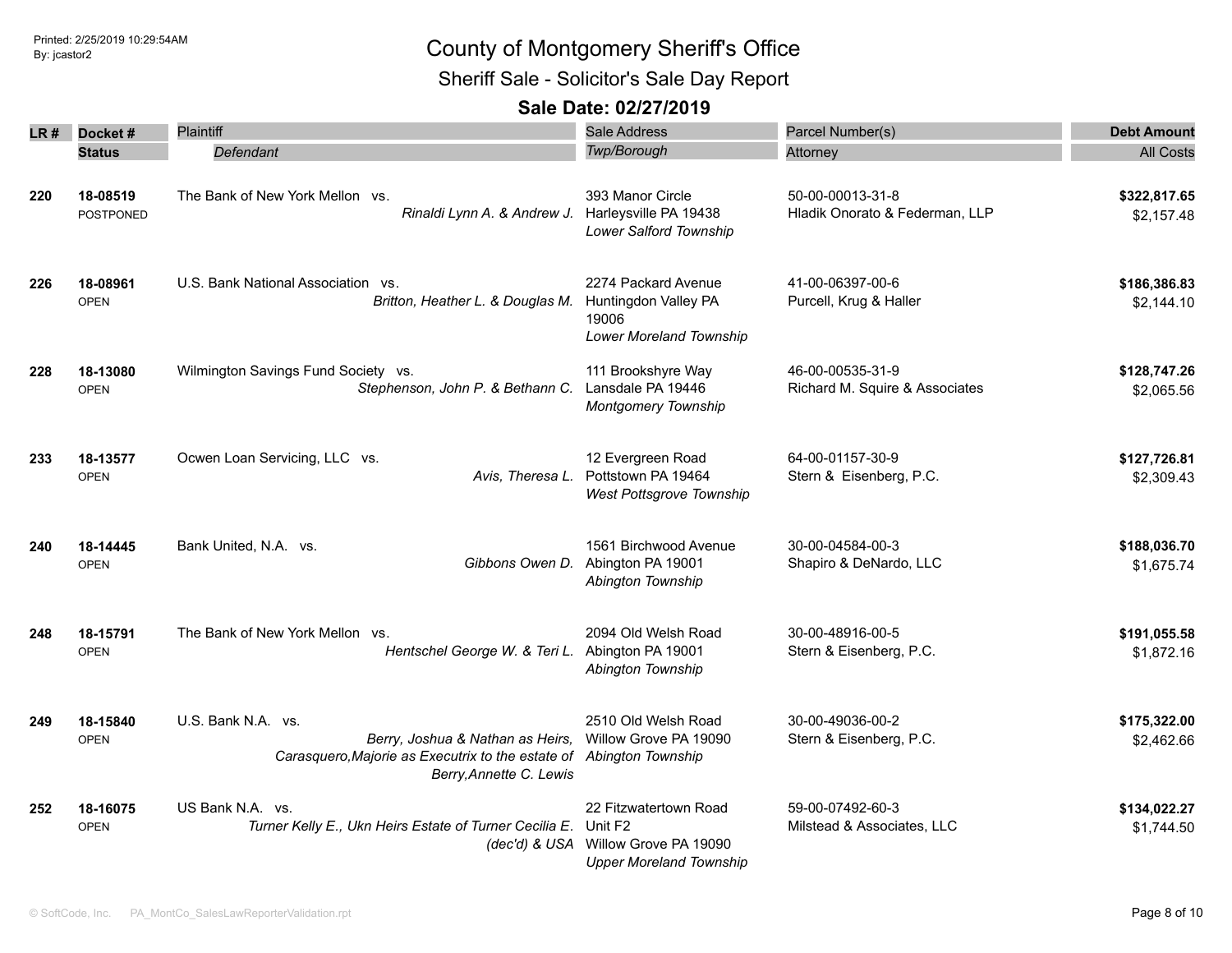Sheriff Sale - Solicitor's Sale Day Report

| LR# | Docket#                 | Plaintiff                                                                                            | Sale Address                                                                               | Parcel Number(s)                                         | <b>Debt Amount</b>         |
|-----|-------------------------|------------------------------------------------------------------------------------------------------|--------------------------------------------------------------------------------------------|----------------------------------------------------------|----------------------------|
|     | <b>Status</b>           | Defendant                                                                                            | <b>Twp/Borough</b>                                                                         | Attorney                                                 | <b>All Costs</b>           |
| 253 | 18-16262<br><b>OPEN</b> | Wells Fargo Bank, N.A. vs.<br>Unknown Successor Trustees of The Spare Family Lafayette Hill PA 19444 | 410 2nd Street<br>Trust Whitemarsh Township                                                | 65-00-10504-00-6<br>Manley Deas Kochalski, LLC           | \$53,629.42<br>\$1,886.10  |
| 255 | 18-17102<br><b>OPEN</b> | LNV Corporation vs.<br>Leonard John, AKA John W. & Shawna                                            | 537 Church Road<br>AKA 537 East Church Road<br>Elkins Park PA 19027<br>Cheltenham Township | 31-00-06298-00-7<br>Manley Deas Kochalski, LLC           | \$547,950.42<br>\$2,001.84 |
| 258 | 18-17949<br><b>OPEN</b> | Deutsche Bank National Trust Company vs.<br>Mascio Phillip & Canale Mark                             | 1738 Butler Pike<br><b>Plymouth Meeting PA</b><br>19462<br><b>Plymouth Township</b>        | 49-00-01444-00-1<br>Shapiro & DeNardo, LLC               | \$307,840.25<br>\$1,996.71 |
| 261 | 18-18545<br><b>OPEN</b> | CitiMortgage, Inc. vs.<br>Shank, Sherry K., Stalsby, Samuel K. & Grain,                              | 105 Village Lane<br>Pottstown PA 19464<br>Edward G. Lower Pottsgrove Township              | 42-00-04529-05-5<br>Phelan Hallinan Diamond & Jones, LLP | \$36,334.69<br>\$2,297.09  |
| 262 | 18-18678<br><b>OPEN</b> | U.S. Bank N.A. vs.<br>Arora, Himanshu                                                                | 192 Stone Hill Drive<br>Pottstown PA 19464<br><b>Upper Pottsgrove Township</b>             | 60-00-00421-62-7<br>Phelan Hallinan Diamond & Jones, LLP | \$231,028.82<br>\$1,519.99 |
| 265 | 18-19019<br><b>OPEN</b> | Pennsylvania Housing Finance Agency vs.<br>Irizarry Susana B.                                        | 701 Middleton Place<br>Eagleville PA 19403<br><b>West Norriton Township</b>                | 63-00-05210-60-4<br>KML Law Group, P. C.                 | \$38,143.23<br>\$1,808.58  |
| 268 | 18-19135<br>POSTPONED   | US Bank N.A. vs.<br>Fosnocht, Peggy S.                                                               | 69 Wilson Avenue<br>Gilbertsville PA 19525<br>Douglass Township                            | 32-00-07852-00-9<br>Stern & Eisenberg, P.C.              | \$166,101.41<br>\$2,496.66 |
| 270 | 18-19848<br>POSTPONED   | DNB First, N.A. vs.<br>Frank Gary                                                                    | 190 Presidential Blvd<br>Unit PH 7<br>Bala Cynwyd PA 19004<br>Lower Merion Township        | 40-00-47549-14-5<br>Starfield & Smith, P.C.              | \$633,173.21<br>\$2,282.00 |